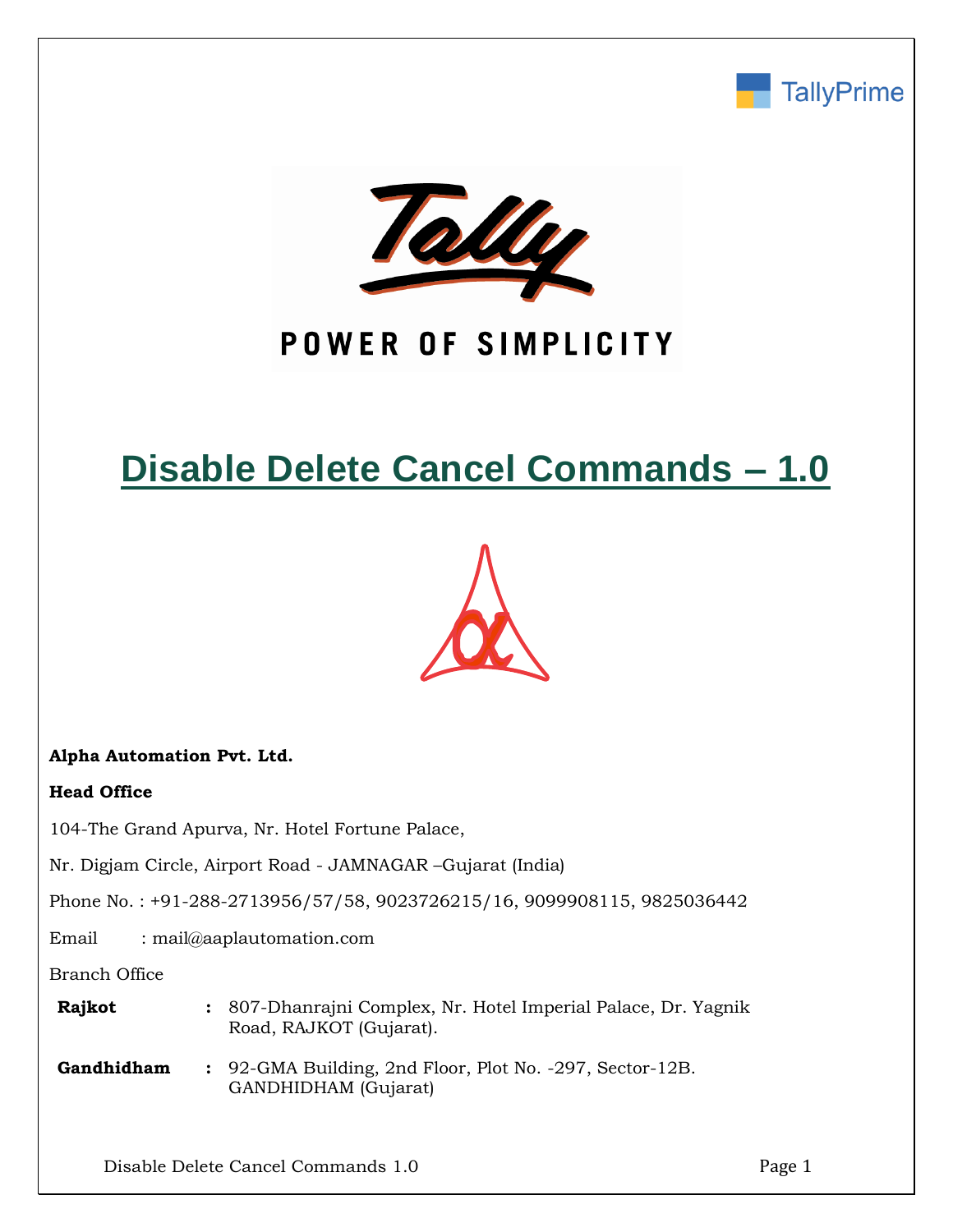

© 2020 Alpha Automation Pvt. Ltd. All rights reserved.

Tally, Tally 9, Tally9, Tally.ERP, Tally.ERP 9, Shoper, Shoper 9, Shoper POS, Shoper HO, Shoper 9 POS, Shoper 9 HO, TallyDeveloper, Tally.Server 9, Tally Developer, Tally. Developer 9, Tally.NET, Tally Development Environment, TallyPrime, TallyPrimeDeveloper, TallyPrime Server, Tally Extender, Tally Integrator, Tally Integrated Network, Tally Service Partner, TallyAcademy & Power of Simplicity are either registered trademarks or trademarks of Tally Solutions Pvt. Ltd. in India and/or other countries. All other trademarks are properties of their respective owners.

Version: Alpha Automation Pvt. Ltd. / Disable Delete Cancel Commands /1.1/Oct-2020.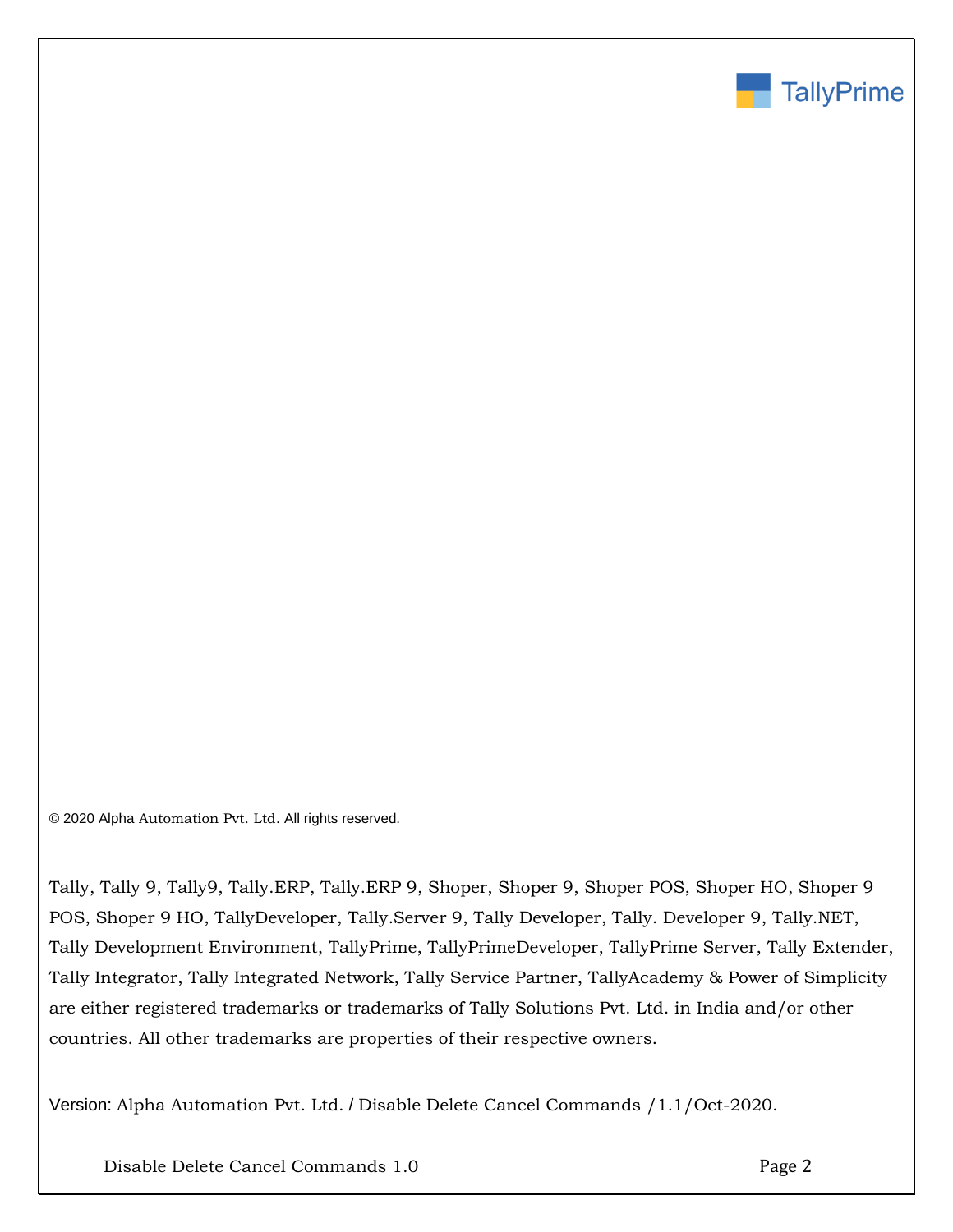

## **Disable Delete Cancel Commands - 1.1**

## **Introduction**

This add-on facilitates the user to disable Delete (Alt+D) and Cancel (Alt+X) commands. Once this feature is enabled user cannot Delete or Cancel any voucher from Tally.

## **Benefits**

• It helps to control the Deletion and cancellation of any vouchers.

## **What's New?**

▪ Computable With Tally Prime.

#### **Important!**

Take back up of your company data before activating the Add-on.

Once you try/purchase an Add-on, follow the steps below to configure the Add-on and use it.

### **Installation**

- 1. Copy the TCP file in TallyPrime Folder.
- 2. Gateway of Tally  $\rightarrow$  F1 (Help) $\rightarrow$  TDL & Add-on  $\rightarrow$  F4 (Manage Local TDL)  $\rightarrow$  Select Yes in Load TDL on Startup and give the file name of TCP File. After pressing the Enter Key will show TDL Status which should be as Loaded.

#### **System requirements:**

No additional hardware / software infrastructure is required for executing and operation this applications module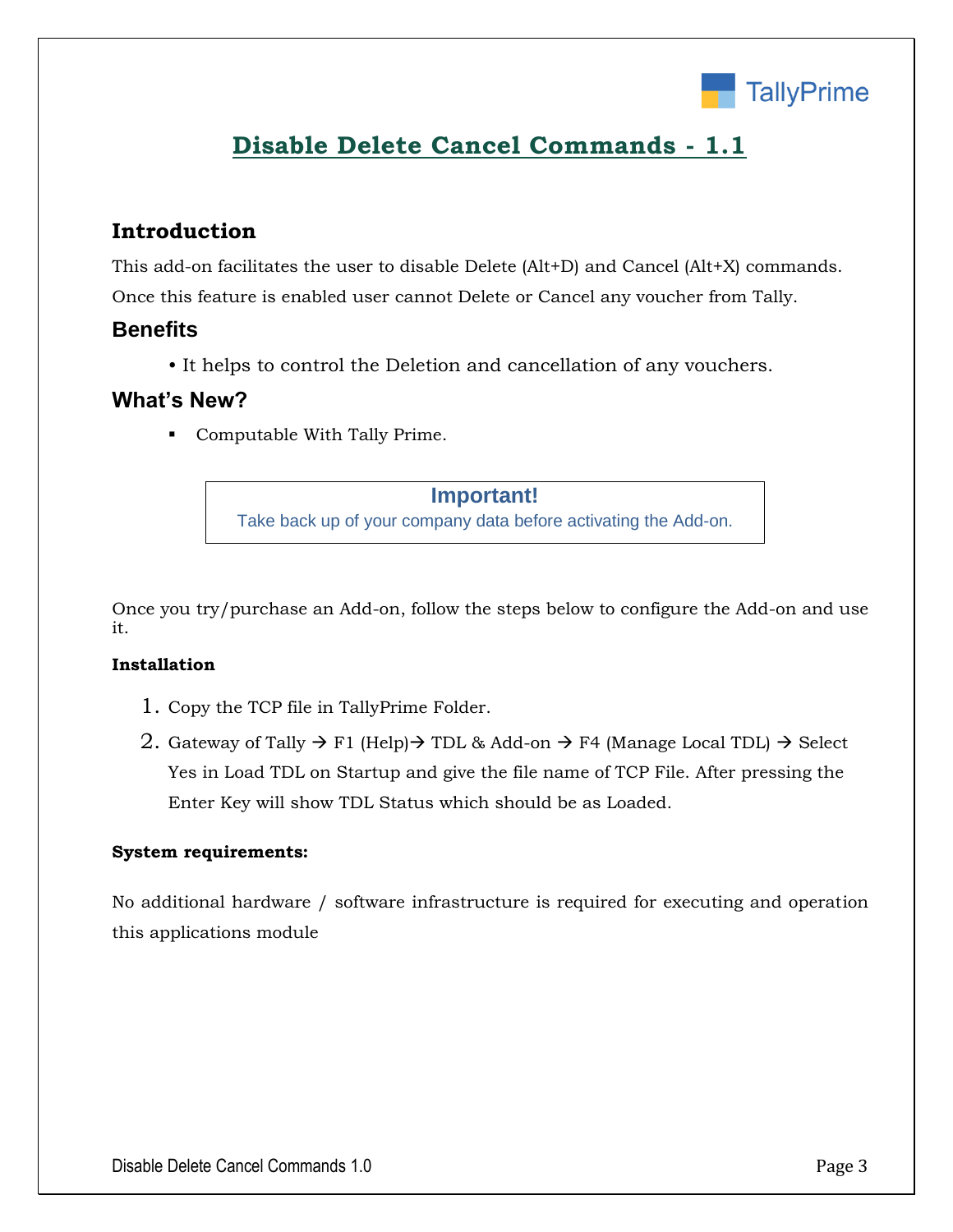

#### *For TallyPrime Release 1.0*

Go to **Gateway of Tally** → **F1: Help** → **TDL & Add-On** → **F6: Add-On Features**. Alternatively, you may press **CTRL + ALT + T** from any menu to open TDL Management report and then press **F6: Add-On Features**

Set "Yes" to the option "**Disable Delete Cancel Commands**"

1. Select option by user disable commands or by user group disable commands.

| TallyPrime                | K: Company                      | Y: Data                        | Z: Exchange | G: Go To                        | $Q:$ Import | E: Export | $M: E$ -mail | P:Print | F1: Help                |        |
|---------------------------|---------------------------------|--------------------------------|-------------|---------------------------------|-------------|-----------|--------------|---------|-------------------------|--------|
| <b>Add-On Features</b>    |                                 |                                |             | <b>Alpha Automation Pvt Ltd</b> |             |           |              |         | F2: Period              |        |
| <b>TDLs Configured</b>    | 1 (1 Loaded)                    |                                |             |                                 |             |           |              |         | F3: Company             |        |
|                           | Configured Locally 1 (1 Loaded) |                                |             |                                 |             |           |              |         | F4                      |        |
| Delete Cancel Disable.txt |                                 |                                |             |                                 |             |           |              | Loaded  |                         |        |
|                           |                                 |                                |             |                                 |             |           |              |         | F <sub>5</sub>          |        |
|                           |                                 | <b>Add-On Features</b>         |             |                                 |             |           |              |         | F <sub>6</sub>          |        |
|                           |                                 |                                |             |                                 |             |           |              |         | F7                      |        |
|                           |                                 | Control on Delete Cancel ? Yes |             | Select Control Based On         |             |           |              |         | F <sub>8</sub>          |        |
|                           |                                 | Control Based On :             |             | <b>Based On User</b>            |             |           |              |         | F <sub>9</sub>          |        |
|                           |                                 |                                |             | <b>Based on User Group</b>      |             |           |              |         | F10                     |        |
|                           |                                 |                                |             |                                 |             |           |              |         |                         |        |
|                           |                                 |                                |             |                                 |             |           |              |         |                         |        |
|                           |                                 |                                |             |                                 |             |           |              |         |                         |        |
|                           |                                 |                                |             |                                 |             |           |              |         |                         |        |
|                           |                                 |                                |             |                                 |             |           |              |         |                         |        |
|                           |                                 |                                |             |                                 |             |           |              |         |                         |        |
|                           |                                 |                                |             |                                 |             |           |              |         |                         |        |
|                           |                                 |                                |             |                                 |             |           |              |         |                         |        |
|                           |                                 |                                |             |                                 |             |           |              |         |                         |        |
|                           |                                 |                                |             |                                 |             |           |              |         |                         |        |
|                           |                                 |                                |             |                                 |             |           |              |         |                         |        |
|                           |                                 |                                |             |                                 |             |           |              |         |                         |        |
|                           |                                 |                                |             |                                 |             |           |              |         |                         |        |
|                           |                                 |                                |             |                                 |             |           |              |         |                         |        |
|                           |                                 |                                |             |                                 |             |           |              |         |                         |        |
|                           |                                 |                                |             |                                 |             |           |              |         |                         |        |
|                           |                                 |                                |             |                                 |             |           |              |         |                         |        |
|                           |                                 |                                |             |                                 |             |           |              |         |                         |        |
|                           |                                 |                                |             |                                 |             |           |              |         |                         |        |
|                           |                                 |                                |             |                                 |             |           |              |         |                         |        |
|                           |                                 |                                |             |                                 |             |           |              |         |                         |        |
|                           |                                 |                                |             |                                 |             |           |              |         |                         |        |
|                           |                                 |                                |             |                                 |             |           |              |         |                         |        |
|                           |                                 |                                |             |                                 |             |           |              |         |                         |        |
|                           |                                 |                                |             |                                 |             |           |              |         |                         |        |
|                           |                                 |                                |             |                                 |             |           |              |         |                         |        |
|                           |                                 |                                |             |                                 |             |           |              |         |                         |        |
|                           |                                 |                                |             |                                 |             |           |              |         |                         |        |
|                           |                                 |                                |             |                                 |             |           |              |         |                         |        |
|                           |                                 |                                |             |                                 |             |           |              |         |                         |        |
|                           |                                 |                                |             |                                 |             |           |              |         |                         |        |
|                           |                                 |                                |             |                                 |             |           |              |         | F12                     |        |
|                           |                                 |                                |             |                                 |             |           |              |         | $\land \Box$ 4x 3:58 PM |        |
| $\blacksquare$            |                                 |                                |             |                                 |             |           |              |         |                         | $\Box$ |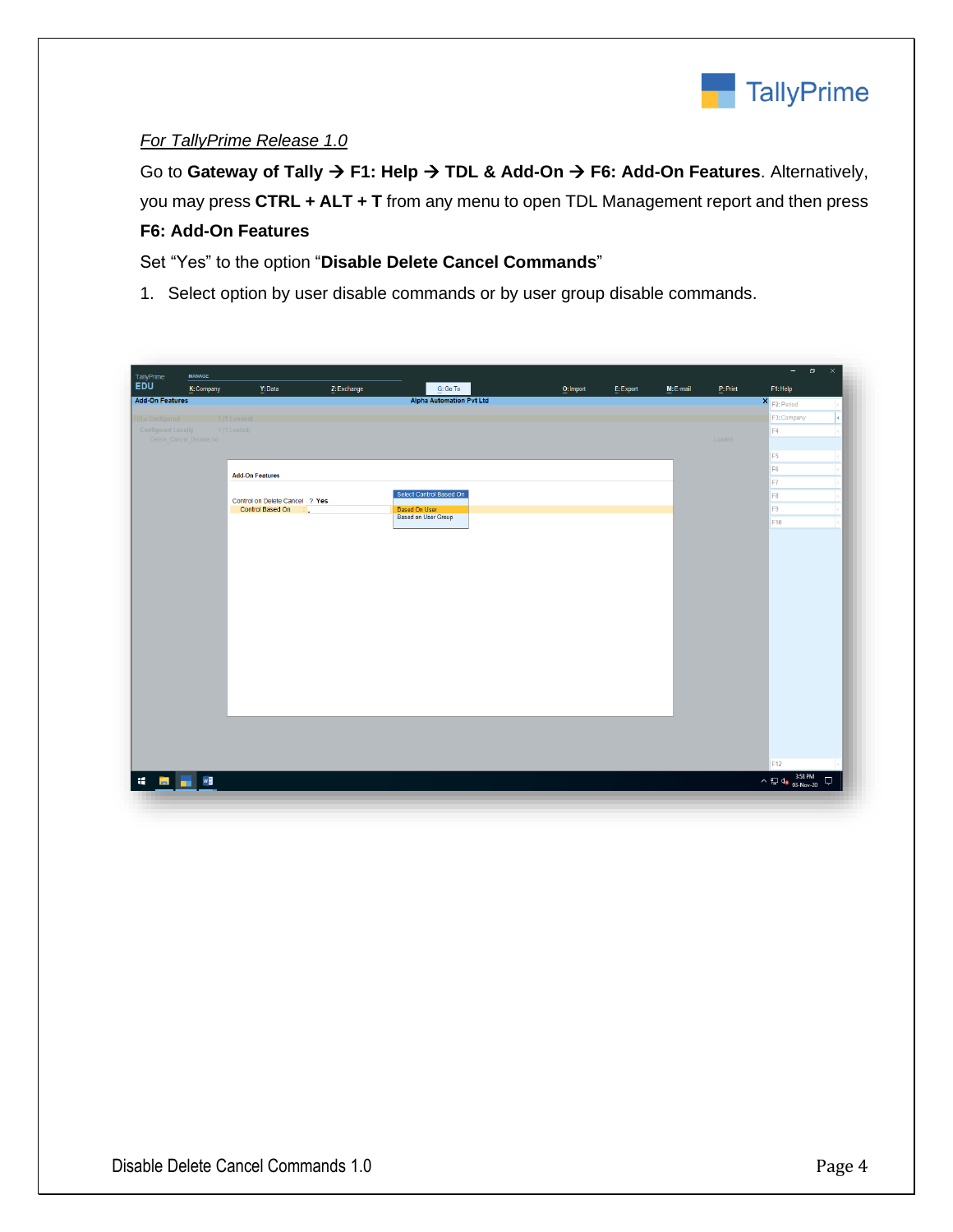

2. Once this feature is enabled user or user group cannot use delete (Alt+D) or Cancel (Alt+X) commands any voucher.

As User Selected.

|                                |       |          | DATE OF LAST ENTRY |                                  |                               |                                 |                   |                   |
|--------------------------------|-------|----------|--------------------|----------------------------------|-------------------------------|---------------------------------|-------------------|-------------------|
| Ltc                            |       |          |                    | <b>List of Users for Company</b> |                               |                                 |                   |                   |
| Name: Alpha Automation Pvt Ltd |       |          |                    |                                  |                               |                                 |                   |                   |
| <b>User Roles</b>              |       | Username | Password (if any)  | <b>Allow Browser</b><br>Access   | <b>Allow Remote</b><br>Access | Allow Local<br><b>TDL Files</b> | Disable<br>Delete | Disable<br>Cancel |
| Account                        | Yash  |          | ٠                  | <b>No</b>                        | <b>No</b>                     | <b>No</b>                       | Yes               | Yes               |
| <b>Data Entry</b>              | Karan |          | ٠                  | No                               | No                            | No                              | <b>No</b>         | No                |
|                                |       |          |                    |                                  |                               |                                 |                   |                   |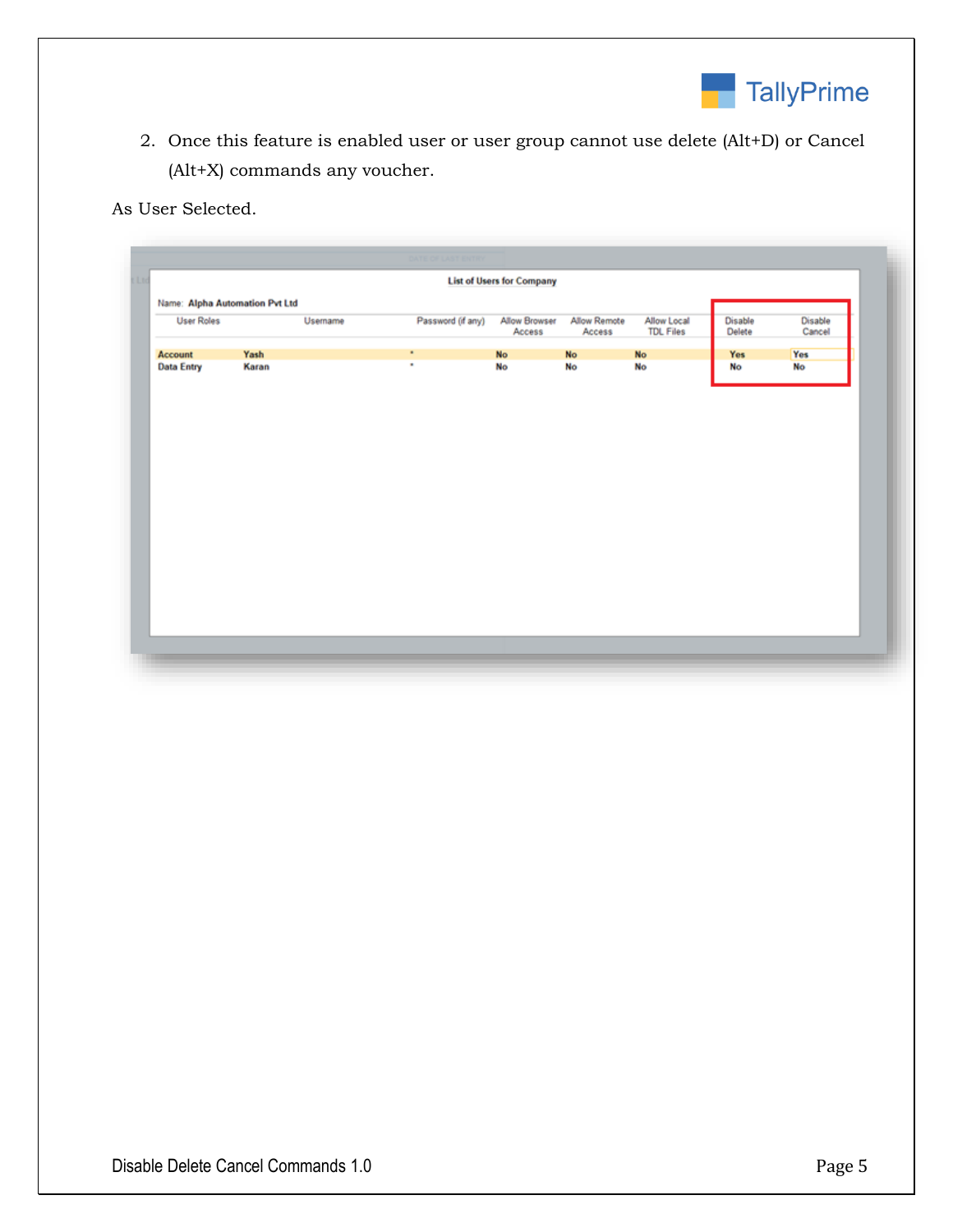

## As User Group Selected.

| <b>Security Levels</b>                                                              |                | <b>Alph</b> |
|-------------------------------------------------------------------------------------|----------------|-------------|
| Name of security level<br>: Data Entry                                              |                |             |
| Use Basic Facilities of<br>: Owner                                                  |                |             |
| Days allowed for Back Dated vouchers<br>Cut-off date for Back Dated vouchers        | $\cdot$ 0      |             |
| Set/Alter rules for Print Before Save<br>(also applicable for Export/E-Mail/Upload) | : No           |             |
| Allow to override tax details                                                       | N <sub>O</sub> |             |
| Exclude On Account from Bill Allocations : No                                       |                |             |
| Exclude New Number from Item Allocations: No<br>(for tracking/orders)               |                |             |
| Allow company to connect                                                            | : No           |             |
| Use Tally.NET Authentication                                                        | N <sub>o</sub> |             |
| Disable Delete Control                                                              | $?$ No         |             |
| Disable Cancle Control                                                              | $?$ No         |             |

## 3. Login with user

|          | <b>Company: Alpha Automation Pvt Ltd</b> |  |
|----------|------------------------------------------|--|
| Username | : Yash                                   |  |
| Password | $-1$ ****<br>$\sim$                      |  |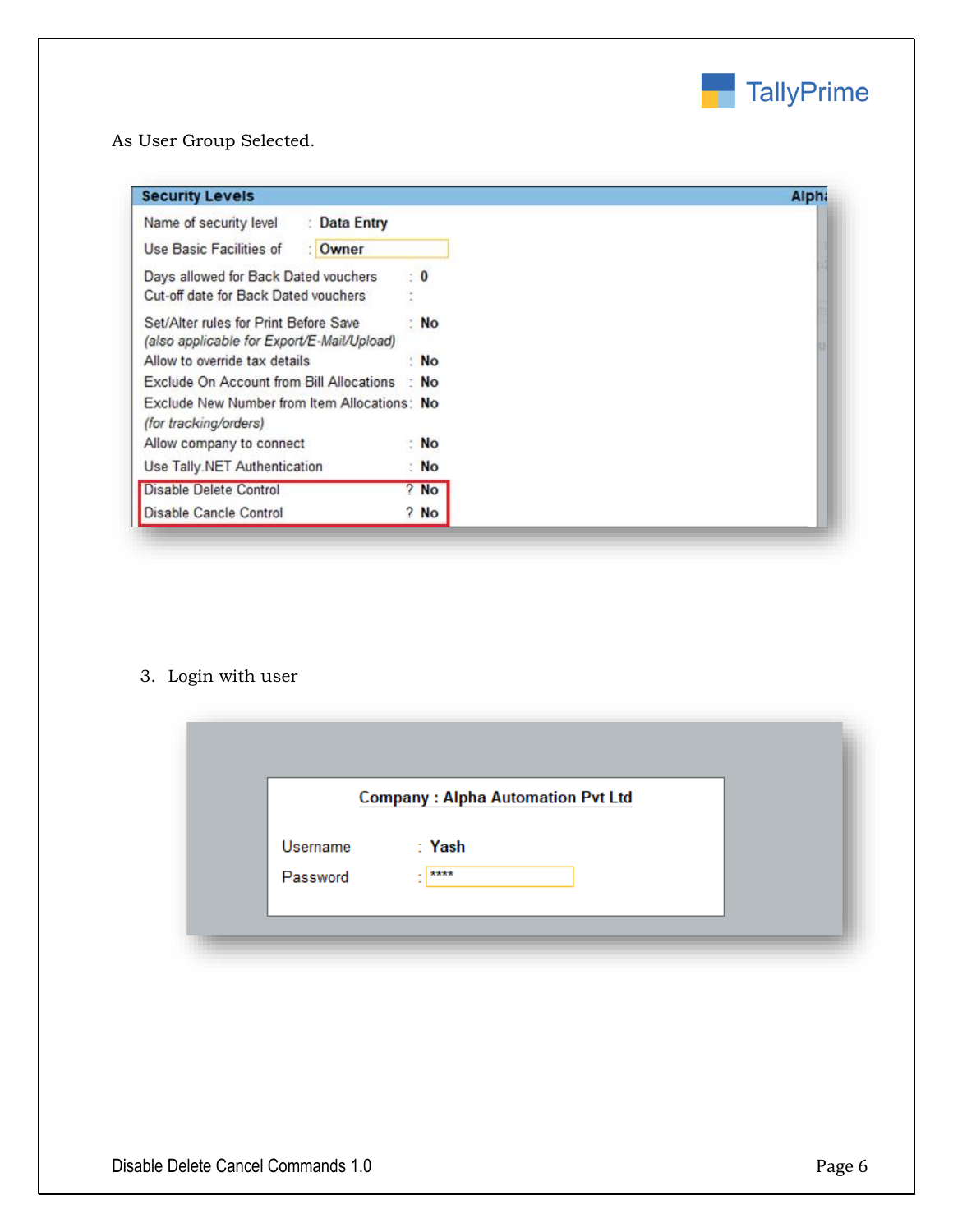

## FAQ

#### **Which version/release of TallyPrime does the add-on support?**

This add-on will work only from TallyPrime Release 1.0 onwards.

#### **How will I get support for this add-on?**

For any functional support requirements please do write to us on mail@aaplautomation.com or call us at +91-288-2713956/57/58, +91-9023726215/16, 9099908115, 9825036442.

## **If I need some enhancements / changes to be incorporated for the add-on, whom should I contact?**

Please to write to us on mail@aaplautomation.com with your additional requirements and we will revert to you in 24 hours.

#### **Will new features added be available to us?**

We offer one year availability of all support and new features free of cost. After one year, nominal subscription cost will be applicable to you to continue to get free support and updates.

#### **What will happen after one year?**

There is no fixed annual charge to be payable mandatory. However if any changes are required in our Add-On to make compatible with New Release of TallyPrime then the modification Charges will be applied.

#### **I am using a multi-site. Can I use the same Add-on for all the sites?**

No, one Add-on will work only for 1 site. You need to purchase again if you want to use the same Add-on for more sites.

#### **TDL Management screen shows errors with the Add-on. What do I do?**

Check whether the error is because of the Add-on or because of clashes between 2 TDLs (An add-on is also a TDL). In case of clashes, disable one or more TDLs and check which TDL has the error. If the Add-on has a problem, you can report it to us.